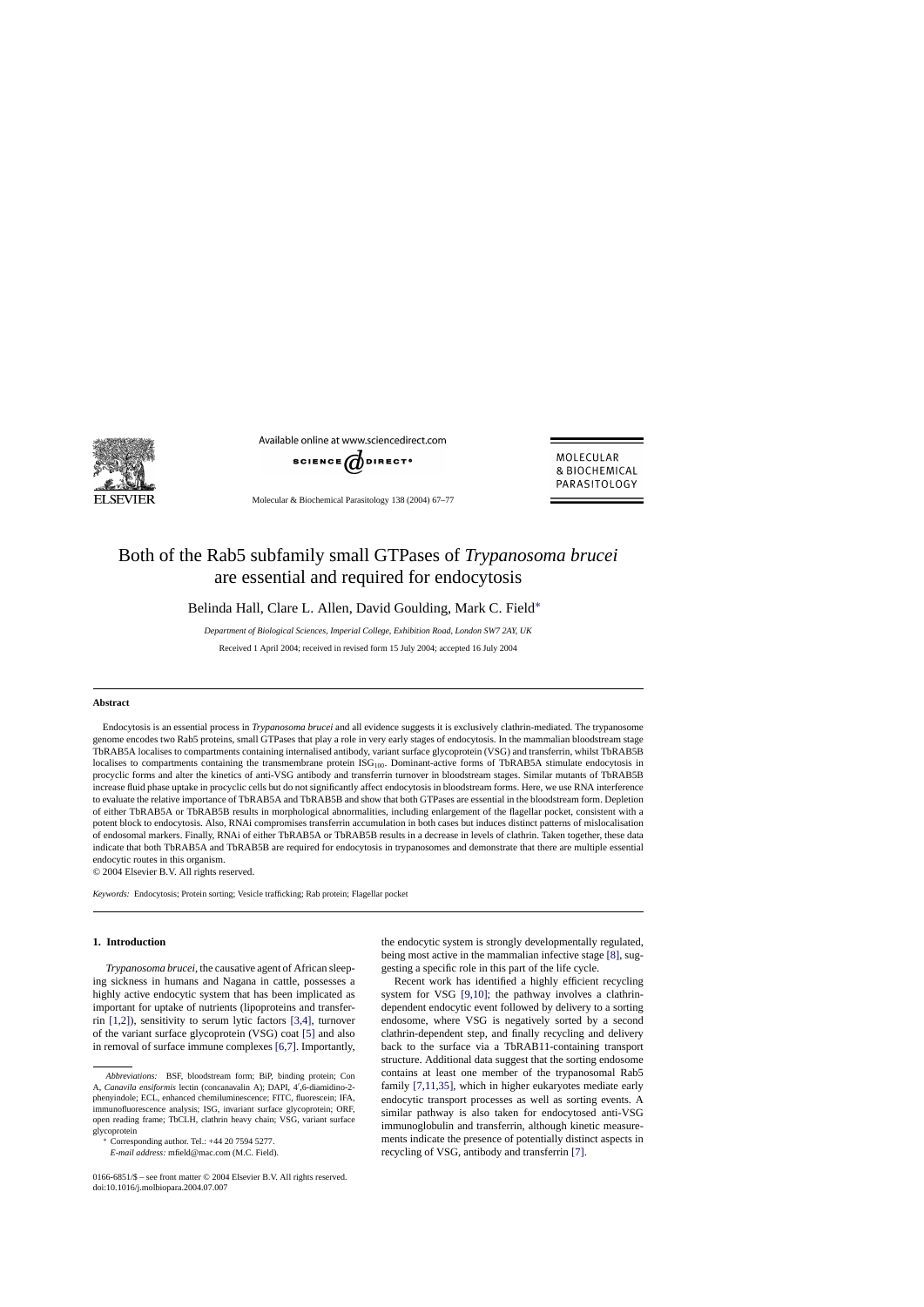The basis for the developmental regulation of endocytosis in trypanosomes is currently unknown. Neither the biological purpose of this highly active pathway, nor the molecular events underpinning the differential activity of the various life forms have been fully defined. Several molecular alterations have been documented that correlate with endocytic activity; specifically expression of both clathrin and TbRAB11 are greatly increased in the bloodstream form [\[8,12\]. A](#page-9-0)s both of these molecules are important mediators of the recycling system, it is likely that their expression profile in some manner is used to control endocytic flux.

An additional alteration that accompanies increased endocytic flux in the bloodstream form is greater complexity of the Rab5 endosome population. The trypanosome genome encodes two Rab5 proteins, TbRAB5A and TbRAB5B [\[13\].](#page-9-0) These proteins have evolved independently of the multiple Rab5 isoforms present in other eukaryotic lineages, i.e. *Saccharomyces cerevisiae* and *Homo sapiens*, suggesting that trypanosome Rab5 isoforms evolved to fulfill an organism specific function. In the procyclic stage, both TbRAB5A and TbRAB5B colocalise to perinuclear structures [\[13\],](#page-9-0) whilst in the bloodstream form the locations of these two proteins are distinct. Indeed, TbRAB5A colocalises with internalised antibody and transferrin, whilst TbRAB5B colocalises with  $\text{ISG}_{100}$ , a polytopic membrane protein of unknown function [\[14\].](#page-9-0) These data suggest distinct roles for TbRAB5A and TbRAB5B.

Overexpression of both wildtype or constitutively active forms of TbRAB5A in procyclic cells leads to an increase in endocytosis of low density lipoprotein (LDL) and Lucifer yellow [\[11\],](#page-9-0) and similar experiments in bloodstream stage cells indicate a role in intracellular transport of immunoglobulin and transferrin [\[7\].](#page-9-0) By contrast, whilst constitutively active TbRAB5B overexpression in procyclic cells is specifically associated with increased fluid phase uptake, attempts to determine a function for TbRAB5B in BSF by these approaches have been without success [\[7\],](#page-9-0) suggesting that either TbRAB5B has a role fully redundant and subservient to TbRAB5A in this life stage, or that the assays used were unable to ascribe a function to TbRAB5B. Using RNA interference, we set out to determine if TbRAB5B had any detectable function. We show that TbRAB5A and TbRAB5B are both essential genes, and that each has a role in the trypanosome endocytic system.

## **2. Methods and materials**

## *2.1. Maintenance of parasite cell lines*

The BSF90-13 Lister 427 bloodstream form cell line [\[15\]](#page-9-0) was routinely cultured in HMI9 medium supplemented with 10% tetracyclin-free foetal bovine serum (FBS) (Autogen Bioclear). To maintain the T7 responsive phenotype, cells were grown in the continuous presence of  $5 \mu g \text{ ml}^{-1}$  Hygromycin B and 2.5  $\mu$ g ml<sup>-1</sup> Geneticin (Sigma). Cells were

maintained at concentrations between  $1 \times 10^4$  and  $2 \times$ 106 ml−1. PTT procyclic line cells (gift of Philippe Bastin, Paris) were cultured in SDM79 medium supplemented with 10% FBS, 7.5 μg ml<sup>-1</sup> haemin, 25 μg ml<sup>-1</sup> Hygromycin B and 25  $\mu$ g ml<sup>-1</sup> Geneticin. For growth curves, triplicate cultures were initiated at  $1 \times 10^5$  ml<sup>-1</sup> with or without tetracyclin at a concentration of 1  $\mu$ g ml<sup>-1</sup>. Cell concentration was determined using a Z2 Coulter counter (Beckman).

#### *2.2. RNAi constructs and transfections*

TbRAB5A and TbRAB5B sequences corresponding to the entire open reading frame (ORF), were first verified using RNAit to ensure lack of sufficient homology to produce RNAi cross-suppression [\[16\],](#page-9-0) and then the ORFs excised from the plasmids pXS519·TbRAB5A and pXS519·TbRAB5B, respectively [\[11\],](#page-9-0) by digestion with *Bam*HI and *Hin*dIII, and inserted into p2T7Ti [\[17\].](#page-9-0) For transfection, plasmids were digested with *Not*I, ethanol precipitated and resuspended in sterile water. The BSF90-13 and PTT lines were transfected by electroporation with  $5 \mu g$  DNA as described [\[11\].](#page-9-0) After electroporation, BSF cells were transferred to fresh medium and incubated for 166 h before addition of 2.5 μg ml<sup>-1</sup> Zeocin (Invitrogen). Transfected BSF90-13 cells were grown in the presence of the selective drug for 1 week and then cloned. PTT cells were selected with Zeocin for 4 weeks.

#### *2.3. Western blotting*

Cells were washed once in PBS and resuspended in SDS sample buffer. Cells were loaded on 12% SDS PAGE gels at  $1 \times 10^7$  cell equivalents per lane. After separation, proteins were transferred onto Hybond nitrocellulose paper (Amersham Biosciences). Blots were blocked with PBS/5% milk/0.1% Tween 20 for 1 h at room temperature, then incubated overnight at  $4^\circ$ C in the presence of affinity purified rabbit anti-TbRAB5A, mouse anti-TbRAB5B or rabbit anti-TbCLH antibodies at a concentration of approximately  $1 \mu$ g ml<sup>-1</sup> in blocking buffer [\[7,8\].](#page-9-0) Blots were washed in PBS/0.1% Tween 20 then incubated with peroxidase conjugated goat anti-rabbit or anti-mouse IgG (Sigma) for 1 h. Proteins were visualised by ECL. To ensure equality of loading, blots were stripped and reprobed with antibody to TbBiP [\[18\].](#page-9-0) Band intensity was quantified using NIHimage software.

## *2.4. Uptake of FM4-64*

Microscopic analysis of FM4-64 uptake and recycling was carried out by a modification of the assay described by Wiederkehr et al. [\[19\].](#page-9-0) Cells induced with  $1 \mu$ g ml<sup>-1</sup> tetracyclin for 18 h were harvested, washed twice in TES buffer (120 mM NaCl, 5 mM KCl, 3 mM MgSO4, 16 mM Na<sub>2</sub>HPO<sub>4</sub>, 5 mM KH<sub>2</sub>PO<sub>4</sub>, 30 mM TES, 10 mM glucose, 0.1 mM adenosine) then resuspended at a concentration of  $1 \times 10^7$  ml<sup>-1</sup> in TES. Cells were pre-equilibrated for 20 min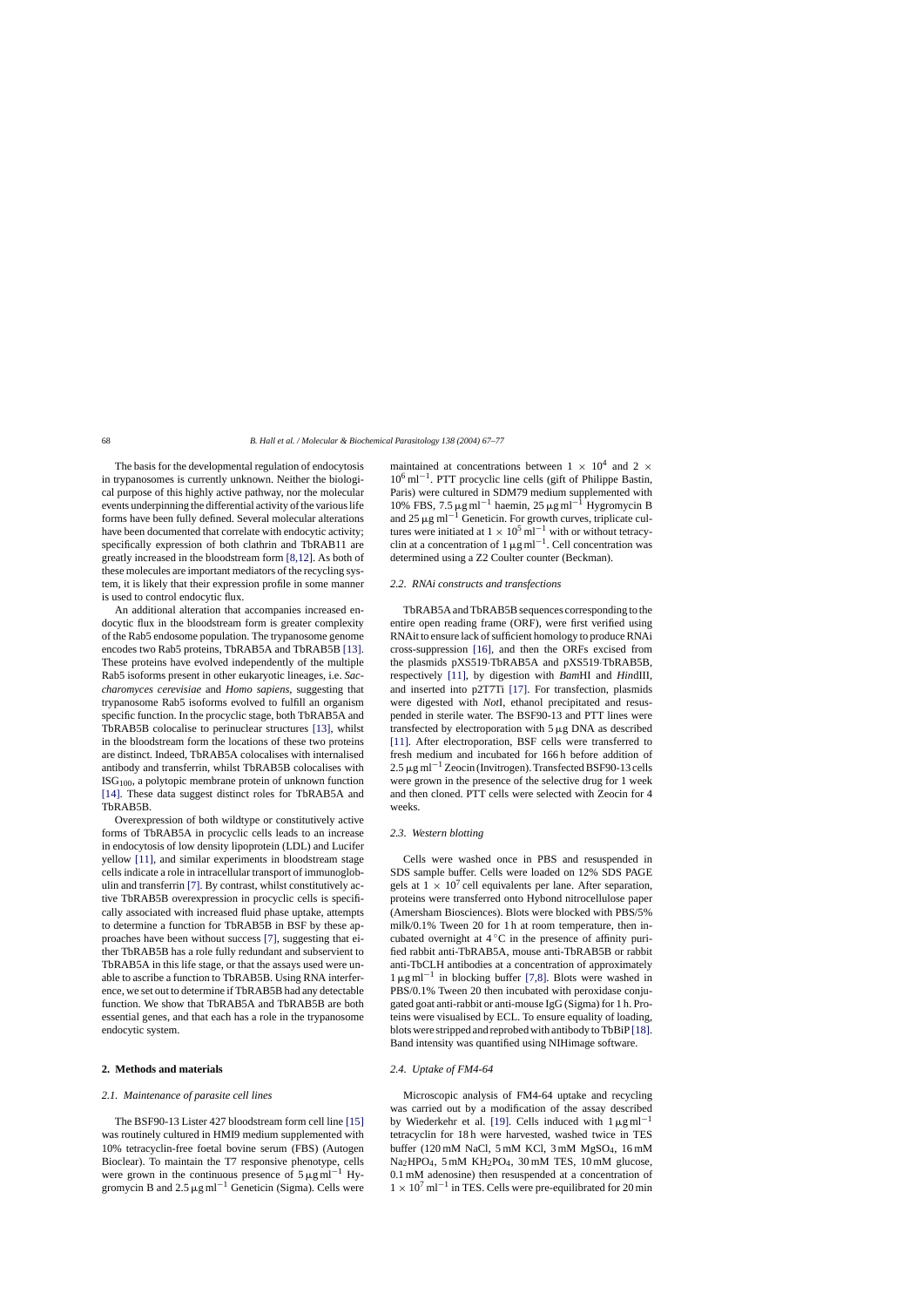at  $4^{\circ}$ C or 37  $^{\circ}$ C, then 20  $\mu$ M FM4-64 (Molecular Probes) was added. Cells were incubated for 5 min in the presence of FM4-64, then placed on ice, washed once in TES buffer and fixed for 1 h at  $4^{\circ}$ C with 4% paraformaldehyde. Fixed cells were washed in PBS, adhered to poly-l-lysine slides (Sigma) and mounted with Vectashield containing DAPI (Vectalabs).

#### *2.5. Immunofluorescence*

Cells were fixed in 4% paraformaldehyde, adhered to polyl-lysine slides (Sigma) and permeabilised with 0.1% Triton X-100. Slides were blocked with 10% goat serum in PBS. For staining of TbRABs, slides were incubated overnight at 4 ◦C with anti-TbRAB5A and TbRAB5B antibodies diluted to  $2 \mu$ g ml<sup>-1</sup> in blocking buffer containing 0.02% sodium azide. All other primary antibody incubations were carried out for 1 h at room temperature. After washing with PBS, slides were incubated with Texas-Red conjugated goat antirabbit or -mouse IgG (Molecular Probes) for 1 h at room temperature. Slides were washed and mounted with Vectashield containing DAPI (Vector Laboratories). Cells were examined under a Nikon Eclipse E600 microscope and images were captured using a Photometrix Coolsnap FX camera controlled with Metamorph software (Universal Imaging Corp.) and assembled in Photoshop 7.0.1 (Adobe Inc.).

## *2.6. Uptake of transferrin and concanavalin A*

Cells were incubated for 18 h with  $1 \mu g$  ml<sup>-1</sup> tetracyclin, harvested and washed once in serum free HMI9 medium containing 1% BSA. Cells were resuspended in HMI9/BSA at a concentration of  $1 \times 10^7$  ml<sup>-1</sup> and incubated at 4 °C or 37 °C for 20 min. Either FITC-transferrin (10  $\mu$ g ml<sup>-1</sup>) (Molecular Probes) or FITC-Con A (10  $\mu$ g ml<sup>-1</sup>) (Vectalabs) were added and the cells incubated for various times up to 30 min. Uptake was stopped by placing on ice. Labelled cells were washed in HMI9/BSA at  $4^\circ$ C, then fixed and adhered to slides as described above. Slides were either mounted immediately or counterstained with antibody.

#### *2.7. Electron microscopy*

For transmission electron microscopy, cells were fixed in suspension by adding chilled 5% glutaraldehyde (TAAB) and 8% paraformaldehyde (Sigma) in PBS in a 1:1 ratio to the growth medium containing trypanosomes. The final dilutions were therefore 2.5% glutaraldehyde and 4% paraformaldehyde. Cells were fixed on ice for 10 min, centrifuged at 10,000 rpm for 5 min in 2 ml eppendorfs, the supernatant carefully replaced with fresh fixative for a further 50 min without disturbing the pellet, rinsed in 0.1 M sodium cacodylate and post fixed in 1% osmium tetroxide (TAAB) in the same buffer at room temperature for 1 h. After rinsing in buffer, cells were then dehydrated in an ethanol series, adding 1% uranyl acetate at the 30% stage, followed by propylene oxide and then embedded in Epon/Araldite 502 (TAAB) and

finally polymerized at  $60^{\circ}$ C for 48 h. Sections were cut on a Leica Ultracut T ultramicrotome at 70 nm using a diamond knife, contrasted with uranyl acetate and lead citrate and examined on a Philips CM100 transmission electron microscope.

# *2.8. Endocytosis of transferrin*

Bovine *holo*-transferrin (Sigma) was iodinated using IodoBeads reagent (Pierce) following the manufacturer's instructions. Endocytosis was monitored essentially as de-scribed previously [\[11\], b](#page-9-0)ut with the following modifications. Bloodstream form cells were induced for 18–24 h with tetracycline, harvested and washed with serum-free HMI9/1% BSA. Aliquots of these cultures were taken for Western analysis to confirm knockdown of the relevant TbRAB5 isoform. Cells were resuspended in serum free HMI-9 medium supplemented with 1% bovine serum albumin at  $2 \times 10^7$  cells/ml for 30 min at 37 ◦C to empty transferrin receptors. Cells were then pulsed with <sup>125</sup>I-transferrin (typically  $\sim$ 2 µg at a specific activity of  $3 \times 10^6$  cpm/ $\mu$ g), and aliquots (0.5 ml) withdrawn at varying times. Aliquots were added to precooled microcentrifuge tubes in a cold block on ice containing  $0.5$  ml HMI-9/1% BSA/600 μg ml<sup>-1</sup> unlabelled transferrin. Cells were washed twice by pelleting in a refrigerated microfuge for 30 s at top speed and resuspending in PBS/0.5% BSA, and then accumulated radioactivity determined by  $\gamma$ counter. Data are represented as the difference between cellassociated radioactivity at *t* = 0 and 40 min.

# **3. Results**

# *3.1. Both TbRAB5A and TbRAB5B are essential in bloodstream forms*

When RNAi was induced for either TbRAB5 isoform in bloodstream cells, a dramatic loss of viability was observed ([Fig. 1\).](#page-3-0) For TbRAB5A, protein expression became undetectable at 24 h, whilst residual protein could be detected for TbRAB5B. No change was observed in expression of the ER protein BiP or in expression of the related Rab proteins TbRAB4 and TbRAB11 (data not shown), indicating that the loss of expression was specific; hence both proteins are rapidly turned over and appear to be required for continued replication. A specific block in cell cycle progression could not be detected by analysis of nuclear and kinetoplast karyotype (data not shown).

# *3.2. Depletion of TbRAB5A and TbRAB5B results in an enlarged flagellar pocket*

Depletion of either TbRAB5 isoform resulted in the emergence of abnormal cells. At later times in induced cultures, these abnormal forms predominate (data not shown). For TbRAB5A, the appearance of a phase-light vacuolar structure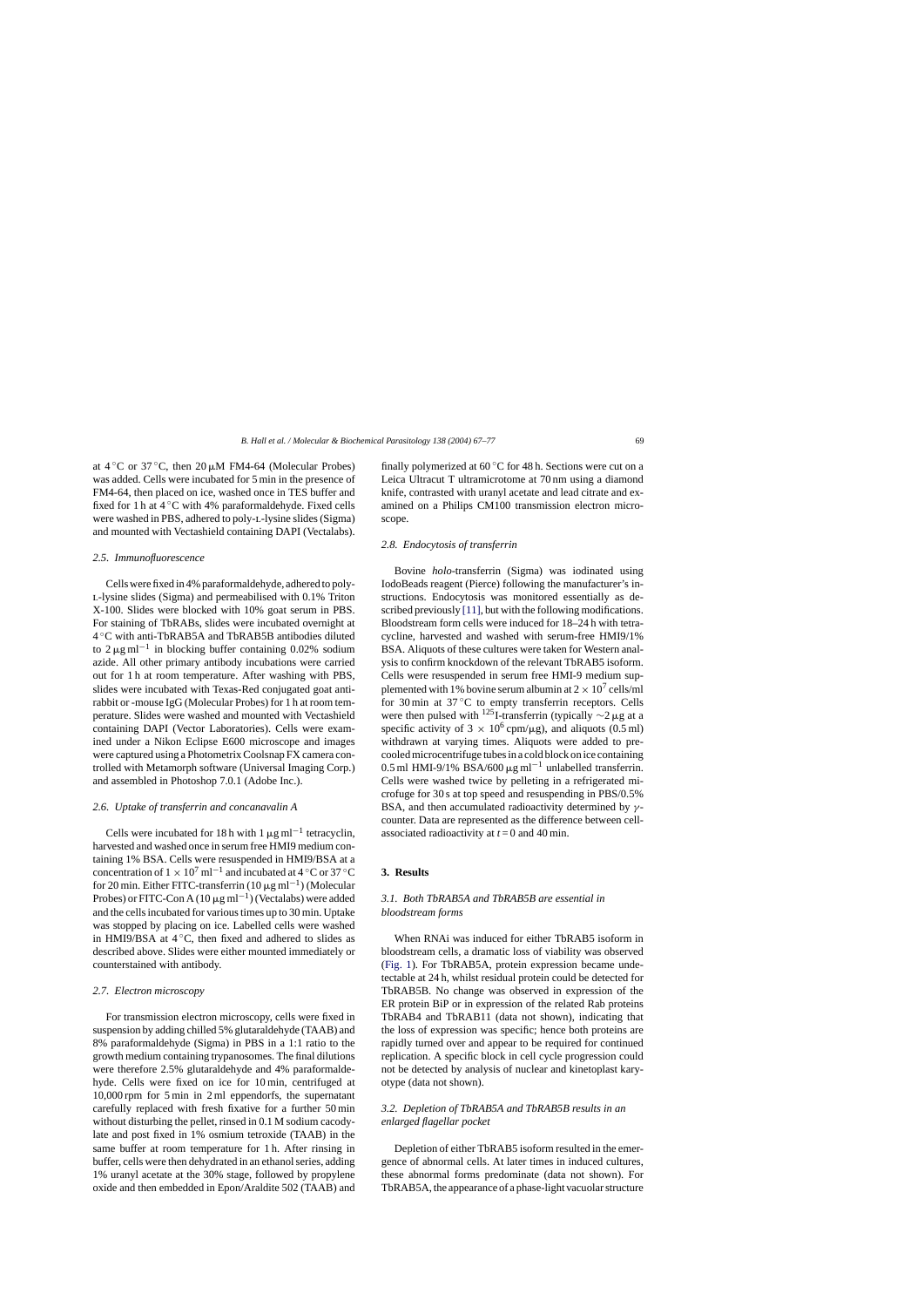<span id="page-3-0"></span>

Fig. 1. RNA interference of TbRAB5A or TbRAB5B results in growth cessation. Growth curves for cells transformed with the p2T7 RNAi constructs for TbRAB5A (squares) and TbRAB5B (triangles) in the presence (closed) and absence (open) of  $1 \mu g$  ml<sup>-1</sup> tetracycline. Cell number was determined by Coulter counter at the indicated times of triplicate cultures. Induction was begun at time = 0. Arrowhead indicates dilution of cultures to initial concentration to avoid overgrowth of uninduced cells. Lower panel shows suppression of TbRAB5A and TbRAB5B protein expression by RNAi. Cultures were sampled at 0, 6 and 24 h, cells were lysed and proteins separated by SDS-PAGE followed by Western blotting for TbRAB5A, TbRAB5B and for TbBiP as loading control.

at the posterior end of the cell was observed at 12 h, with a progressively more pronounced morphology accumulating at later times of induction ([Fig. 2A](#page-4-0)). A similar, although less severe, morphology was observed with RNAi of TbRAB5B and in this case a vacuole appeared at ∼24 h. Electron microscopy demonstrated that the vacuolar structure was the flagellar pocket ([Fig. 2B](#page-4-0)), as evidenced by the presence of both a flagellum cross-section and matrix material within the lumen of the structure. A rather more extreme and rapid enlargement of the pocket was obtained with the TbRAB5A RNAi compared to the TbRAB5B RNAi. At 18 h, approximately 43% of cells lacking TbRAB5A expression displayed an enlarged flagellar pocket when examined by EM  $(n = 150)$ , whilst in the case of TbRAB5B RNAi, only 15% of the induced cells were positive for morphological defect  $(n = 85)$ . As the flagellar pocket is the sole site of endocytic and exocytic pathway interaction with the plasma membrane, these data are consistent with a major role in membrane transport for both of these proteins. The effect is broadly similar to the BigEye phenotype reported for RNAi of the trypanosome clathrin heavy chain [\[20\],](#page-9-0) where endocytosis, but not exocytosis, was inhibited. However, unlike the BigEye cells the flagellar pocket membrane is not perfectly circular, but folded and crenulated; this is more apparent for TbRAB5B

RNAi than TbRAB5A and may reflect the severity of the defect in membrane transport. The observation that depletion of either protein is lethal demonstrates that the respective roles of TbRAB5A and TbRAB5B are non-redundant. This is in sharp contrast to studies in *S. cerevisiae*, where knockout of individual Rab5 homologues (Ypt51, Ypt52 and Ypt53) is non-lethal and suggestive of significant redundancy [\[21\].](#page-9-0)

#### *3.3. Endocytosis is altered in TbRAB5 RNAi cells*

FM4-64 is a lipid-binding probe that can be used to follow endocytosis in *T. brucei* [\[20\].](#page-9-0) Cells were induced for 18 h and allowed to take up FM4-64. In both lines, uninduced cells showed clear labelling of multiple vesicles in the early endocytic compartment between the nucleus and flagellar pocket, but after induction the dye appeared to enter the cell but was limited to regions close to the enlarged flagellar pocket ([Fig. 3A](#page-5-0)). This suggests that both TbRAB5A and TbRAB5B play a role in the early stages of endocytic trafficking and is the first indication that TbRAB5B may be involved in bloodstream form endocytosis in addition to the role already established for TbRAB5A [\[7,11\].](#page-9-0)

In order to confirm that uptake is blocked in the induced cells and that the inhibition is a genuine effect of TbRAB5 RNAi on endocytosis rather than rearrangement of the endocytic compartment, cells were labelled with the mannosebinding lectin, concanavalin A (Con A), a highly useful reagent for the analysis of general membrane protein en-docytosis [\[22\].](#page-9-0) At  $4^\circ$ C, Con A accumulates in the flagellar pocket, but at 37 ◦C the lectin is endocytosed, and accumulates within the lysosome, as defined by antibody against p67 [\[23\]. I](#page-9-0)n induced TbRAB5A or TbRAB5B RNAi cells, Con A was localised to the flagellar pocket at 4 ◦C (data not shown) and whilst taken up at  $37^{\circ}$ C, did not appear to progress as efficiently as in the uninduced cells [\(Fig. 3B](#page-5-0)). This was confirmed by counterstaining cells that had internalised Con A at  $37^{\circ}$ C with antibody to p67. In uninduced cells, the bulk of internalised Con A colocalised with p67, but in induced TbRAB5A RNAi cells the majority of Con A failed to reach the lysosome as colocalisation was not obtained between Con A and p67. A pronounced decrease in Con A lysosomal delivery was also apparent for the TbRAB5B RNAi cells. Quantitation of the degree of Con A and p67 colocalisation revealed a profound block in transport in both cells [\(Fig. 3C](#page-5-0)). These data suggest a partial block in endocytosis in cells lacking either Rab5 isoform.

## *3.4. Transferrin endocytosis*

The analysis above is highly suggestive of a significant defect in endocytic activity as a consequence of suppression of TbRAB5A or TbRAB5B. However, neither FM4-64 nor Con A represent naturally transported ligands for trypanosomes. Therefore, the effect of TbRAB5 RNAi on BSF transferrin uptake was determined. By fluorescence, uptake of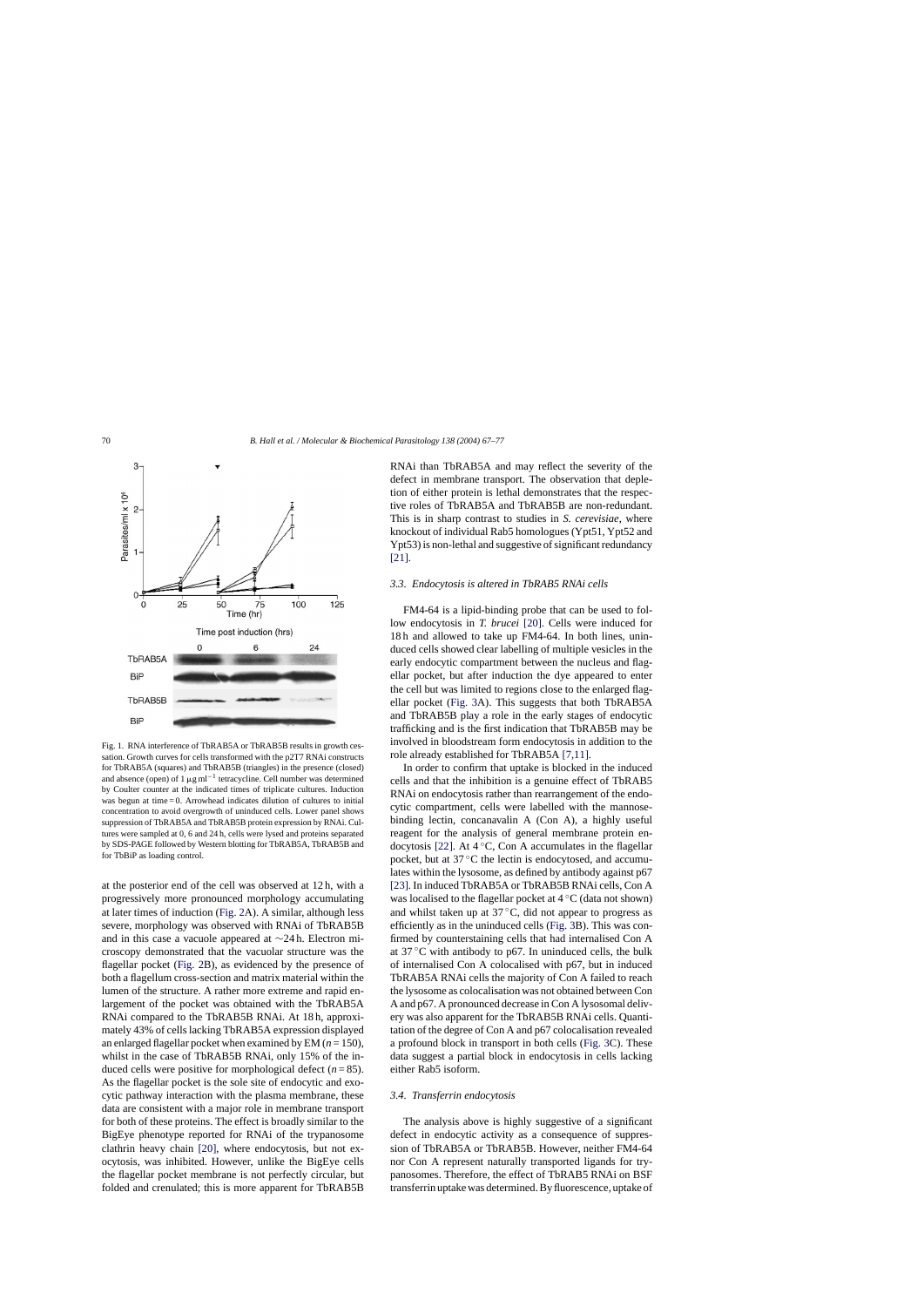<span id="page-4-0"></span>

Fig. 2. Gross morphological abnormalities accompany loss of TbRAB5A and TbRAB5B protein. Panel A: Phase and DAPI fluorescence images for RNAi of TbRAB5A and TbRAB5B. For each set of images, "+" denotes induced, "−" denotes uninduced. For TbRAB5A, the leftmost pair of induced images is from cultures exposed to tetracycline for 12 h, and the remainder for 24 h. All induced images for TbRAB5B are from cultures induced for 24 h. Panel B: Ultrastructural analysis by EM of wildtype 427 BSF and cells under RNAi for TbRAB5A and TbRAB5B for 18 h. Note the presence of the enlarged flagellar pocket in both cases. The severity of the morphological defect for TbRAB5A is somewhat greater and more rapid in onset than for TbRAB5B. F denotes flagellum.

FITC-transferrin was impaired in both cell lines after induction, but the impact of TbRAB5A RNAi was more severe than for TbRAB5B RNAi [\(Fig. 3D](#page-5-0)).

To obtain a more quantitative indication of the influence of RAB5 RNAi on macromolecular uptake, we analysed accumulation of 125I-radiolabelled transferrin. Cells were induced for 18–24 h and then subjected to analysis. Induction was

monitored by Western blotting for the respective TbRAB5 protein and was suppressed as expected (data not shown). From prior work, we selected a 40 min pulse period [\[11\]](#page-9-0) for our analysis and compared transferrin accumulation in induced and uninduced cells with a nontransfected parental 427 bloodstream form cell line ([Fig. 3E](#page-5-0)). Accumulation of transferrin by BSF cells under RNAi for TbRAB5A or TbRAB5B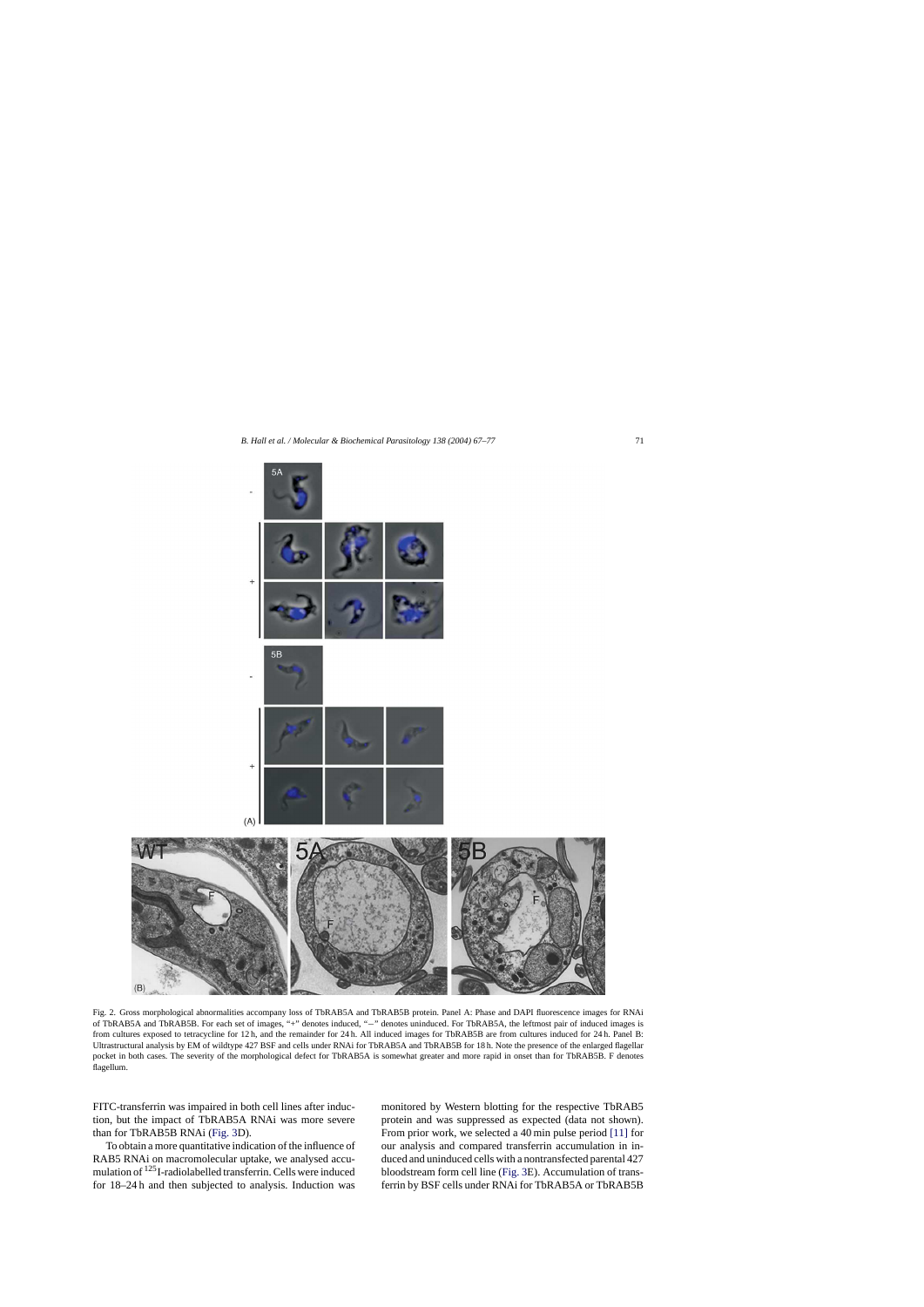<span id="page-5-0"></span>was substantially decreased to less than 60% of the wildtype level. IFA staining showed that induction of TbRAB5A or TbRAB5B RNAi does not appear to alter localisation of ESAG6/7, the transferrin receptor (data not shown). The reduction in transferrin uptake is therefore likely to be the result of a blockade to endocytosis.

# *3.5. Tomato lectin-binding proteins accumulate at the flagellar pocket in TbRAB5 RNAi*

A number of proteins that are resident within endosomal compartments, including  $\text{ISG}_{100}$ , have been shown to bind to *Lycopersicon lycopersicum* lectin [\[24\], p](#page-9-0)resumably due to







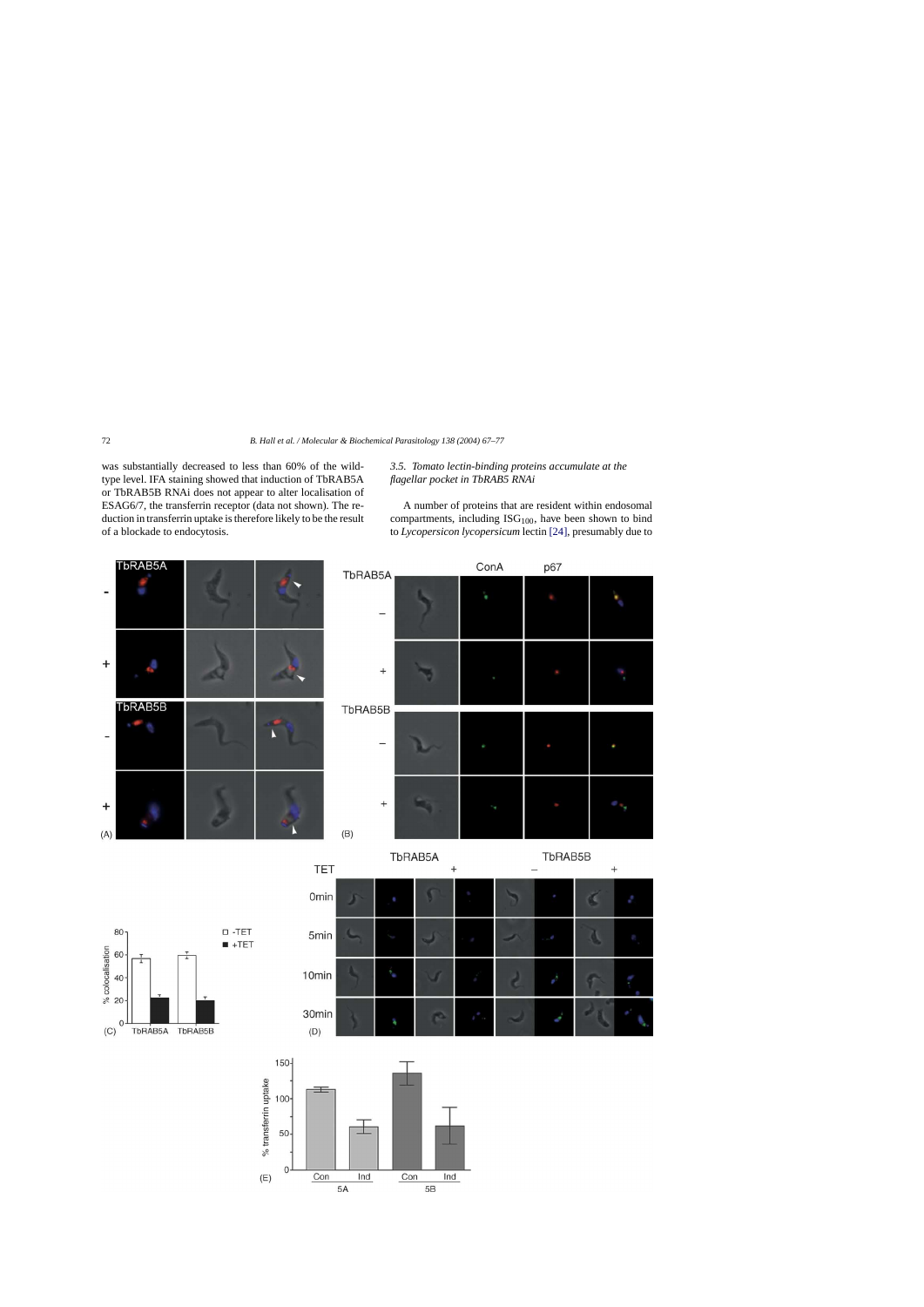

Fig. 4. Localisation of tomato lectin reactive determinants is altered by TbRAB5B RNAi. Immunofluorescence of TbRAB5A and TbRAB5B RNAi cells stained with FITC-labelled tomato lectin. Some accumulation of the lectin ligand is seen in the flagellar pocket of TbRAB5B RNAi cells. Immunofluoroescence is in green, DAPI (DNA) in blue. For each set of images, "+" denotes induced for 18 h, "−" denotes uninduced. All images show representative examples, and the experiments have been performed at least twice.

polylactosamine *N*-glycan processing of the underlying glycoprotein. In parental bloodstream form cells, tomato lectin staining is localised to the endosomal compartments (Fig. 4) residing between the nucleus and kinetoplast. In cells with TbRAB5B RNAi, lectin-binding is found closely associated with the flagellar pocket, whilst RNAi of TbRAB5A has less impact on distribution of tomato lectin reactive sites. This suggests that the trafficking of tomato lectin-binding proteins in *T. brucei* depends on both Rab5 isoforms, but TbRAB5B may play a more significant role. However, in neither case was the localisation to the enlarged flagellar pocket complete, consistent with the partial inhibition observed with Con A as an endocytic tracer.

# *3.6. Clathrin is expressed at decreased levels in TbRAB5A and TbRAB5B RNAi cells*

In order to determine if the effects of TbRAB5 suppression on morphology and endocytosis were mediated through interactions with components of the endocytic coat system, we examined cells for clathrin expression levels. Western analysis indicated that clathrin expression was significantly decreased by RNAi of TbRAB5A or TbRAB5B [\(Fig. 5A](#page-7-0)). Depletion was much slower in onset than by direct RNAi of clathrin, as befits a synthetic interaction as opposed to direct suppression [\(Fig. 5B](#page-7-0)). By immunofluorescence there is an apparent accumulation of clathrin around the flagellar pocket, most noticeably in the TbRAB5A depleted cells ([Fig. 5C](#page-7-0)). ImmunoEM confirmed the continued presence of clathrin coats of membrane figures subtending the flagellar pocket [\(Fig. 5D](#page-7-0)), suggesting that the ability to initiate formation of clathrincoated pits is not compromised in cells lacking expression of TbRAB5A. The apparent quantitative discrepancy between immunoblot and microscopic analysis is probably due to heterogeneity in the population. We have previously observed that complete ablation of clathrin expression results in rapid cell death, hence biasing the observable population towards those cells still retaining some clathrin [\[20\].](#page-9-0)

## **4. Discussion**

In higher eukaryotes, the Rab5 GTPase subfamily are involved in early events in endocytosis, including the very first steps of membrane internalisation, in sorting in the early endosome and also in phagocytosis [\[25\]. T](#page-9-0)he complex function of Rab5 proteins is reflected in the large number of effector proteins with which these GTPases interact, including tethering factors, of which EEA1 is the best characterised example, components of the SNARE fusion machinery and phosphatidylinositol kinases, e.g. [\[26,27\]. R](#page-9-0)ab5 is present on both clathrin-coated vesicles and early endosomes and promotes fusion by coordinating the interactions of effector proteins

Fig. 3. RNAi of TbRAB5 isoforms alters endocytosis. Panel A: Uptake of FM4-64 in uninduced (−) and induced for 18 h (+) TbRAB5 BSF lines. Panel B: Fluorescence micrographs of TbRAB5A and TbRAB5B RNAi cells following exposure to Con A for 30 min at 37 ℃, counterstained with monoclonal antibody against p67. Lectin fluorescence is in green, anti-p67 in red and DAPI (DNA) in blue. For each set of images, "+" denotes induced for 18 h, "−" denotes uninduced. All images show representative examples, and the experiments have been performed at least three times. Panel C: Quantitation of overlap between p67 and Con A signals. The percentage of total green fluorescence colocalising with red was measured using Metamorph Imaging Software. Data represents the mean values above background for at least 30 cells ± S.E.M. Student's *t*-test indicates differences between induced and uninduced populations are significant:  $p < 0.001$ . Panel D: Transferrin endocytosis is decreased in TbRAB5A and TbRAB5B RNAi cells. Uptake of FITC-transferrin (green) was monitored at different time points in cells induced for 18 h, "+", and uninduced, "−" cells. After incubation, cells were washed, fixed in 4% paraformaldehyde, and counterstained with DAPI (blue) before mounting. Panel E: Uptake of iodinated transferrin. Following induction, bloodstream form trypanosomes were washed and incubated in medium containing <sup>125</sup>I-transferrin. Aliquots were withdrawn at various times and cells washed to remove unbound transferrin and the amount accumulated by the cells determined by γ-counting. Data were normalised to 100% for untransfected parental cell line, and are shown for a 40 min uptake period. For both TbRAB5A and TbRAB5B RNAi, a significant decrease in accumulation of  $^{125}$ I was detected. The experiment shown is representative of two. Data are the mean of two duplicate determinations and the variance between replicates are shown by error bars. Data for TbRAB5A are shown in light bars and for TbRAB5B in dark bars.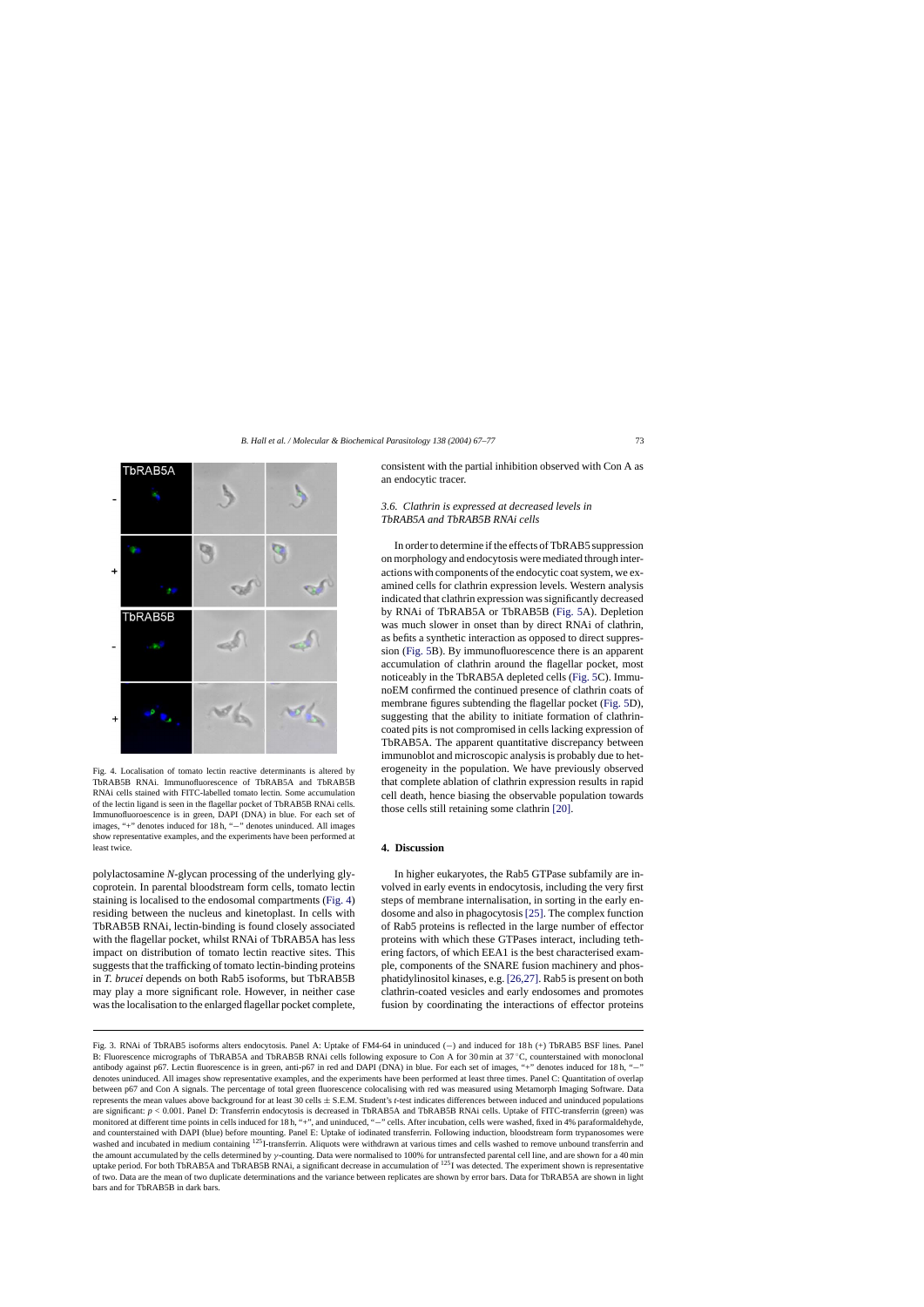<span id="page-7-0"></span>

Fig. 5. TbRAB5 RNAi alters levels and localisation of clathrin. Panel A: Western analysis indicates a decrease in levels of clathrin in cells under RNAi for TbRAB5A and TbRAB5B. Lysates from cultures induced for the indicated times for TbRAB5 RNAi were separated by SDS-PAGE and clathrin detected by immunoblotting following transfer of protein to nitrocellulose membranes. Antibody to TbBiP was used as loading control. Panel B: Quantitation of intensity of clathrin heavy chain band in blots for shown in Panel A using NIHimage. Values for TbRAB5A (squares) and TbRAB5B (circles) RNAi represent pixels above background expressed as a percentage of control levels in uninduced cells. Clathrin values for BSF induced for clathrin RNAi (inset) are derived from previously published material and are included for purposes of comparison only [\[20\]. P](#page-9-0)anel C: Immunofluorescence for clathrin heavy chain in cells under RNAi for TbRAB5A and TbRAB5B. For each set of images, "+" denotes induced for 18 h, "−" denotes uninduced. TbCLH immunofluorescence is in red (centre and right), phase at left, and DAPI in blue (right). Panel D: CryoEM of the flagellar pocket region showing clathrin-coated structures in cells under RNAi for TbRAB5A. Class I clathrin-coated vesicles budding from the flagellar pocket (left panel) are clearly visible, as are class II sorting clathrin-coated structures associated with internal endosomal structures (right panel) [\[9\]. F](#page-9-0)P: flagellar pocket lumen.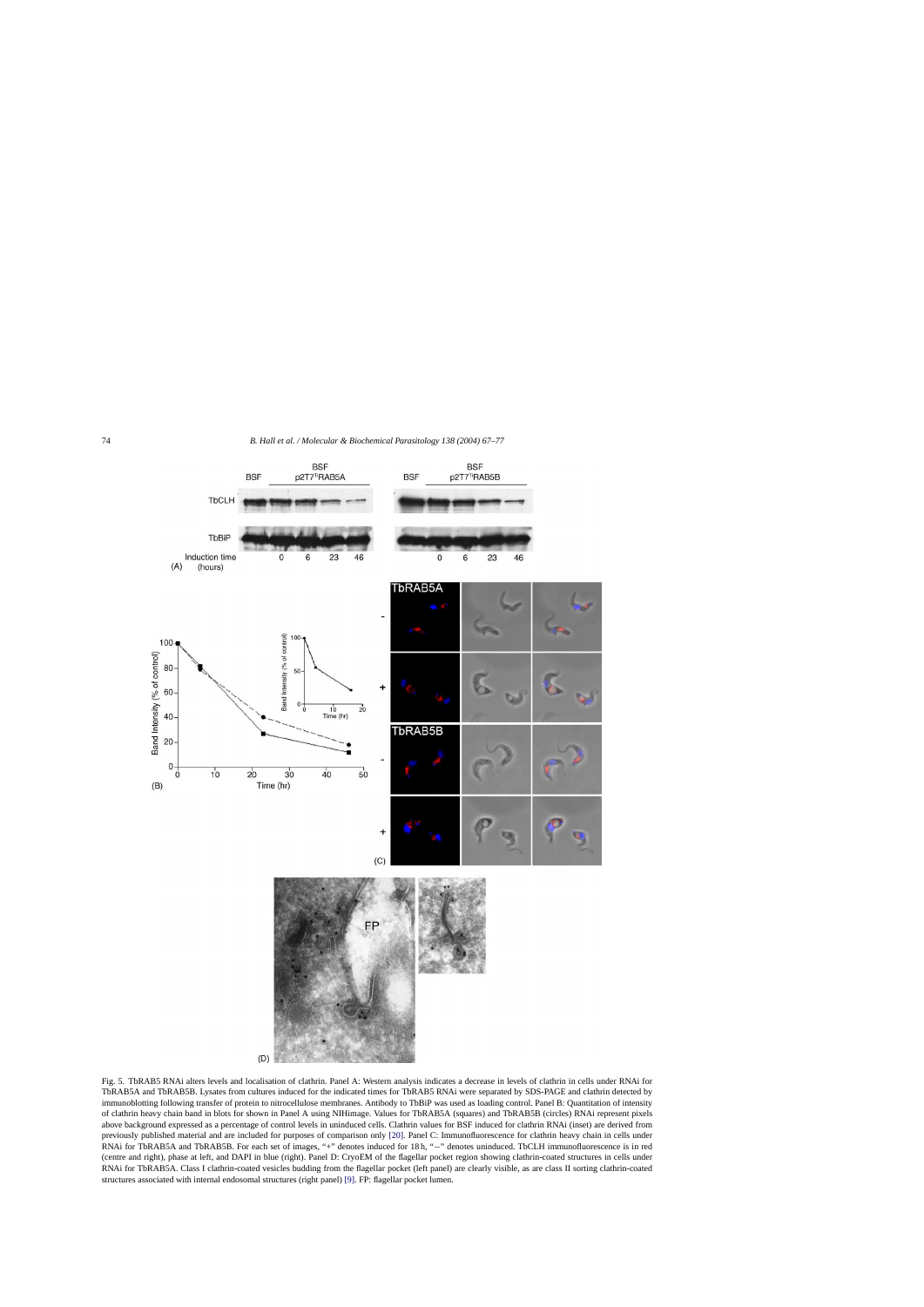on the vesicle and acceptor membranes [\[28\].](#page-9-0) However, the requirement for cytosolic Rab5-GDI for ligand sequestration into clathrin-coated pits in vitro and the ability of plasma membrane targeted mutants of Rab5 to interfere with internalisation of the EGF receptor point to an additional role in clathrin-coated vesicle formation [\[29,30\].](#page-9-0)

Despite the impressive degree of molecular characterisation of Rab5, it is still unclear as to what specific roles the three different members of the human or yeast Rab5 family play. In yeast, it has not been possible to dissect distinct functions for these proteins, whilst in mammals some specificity has been demonstrated. For example, activation of endocytosis via the EGF receptor requires Rab5a function, but not Rab5b or Rab5c [\[31\]. T](#page-9-0)he Rab5 isoforms also display differences in their phosphorylation potential [\[32\]](#page-10-0) and inducibility by interferon- $\gamma$  [\[33\].](#page-10-0) There are also subtle distinctions in the interactions between mammalian Rab5a and Rab5b with EEA1 that may underpin distinct functionality [\[34\].](#page-10-0)

In *T. brucei*, the variation in sequence between the two Rab5 isoforms is much greater than that between the various mammalian forms and previous evidence has suggested distinct functions for the two enzymes [\[7,11\].](#page-9-0) This is based on differences in the kinetics of uptake in trypanosomes expressing mutant Rab5 proteins and on the presence of a different cargo set in the TbRAB5A and TbRAB5B endosome populations. Multiple and non-redundant routes through the early endosome is one potential interpretation of these data, and would indicate selection of distinct cargo molecules for specific routes. However, it is formally possible that these data reflect differences in the steady state distributions of molecules transiting the endosomal system, rather than truly distinct pathways. This latter possibility would imply considerable redundancy in function between TbRAB5A and TbRAB5B. Interestingly, expression of dominant mutant forms of TbRAB5A (GTP- or GDP-locked forms) leads to alterations in receptor-mediated endocytosis in both procyclic and bloodstream form, but mutant forms of TbRAB5B have no detectable transport phenotype in bloodstream forms and only alter fluid phase uptake in procyclic trypanosomes [\[7,11\]. T](#page-9-0)aken together, the data indicate at best a minor role for TbRAB5B in endocytosis.

This study demonstrates that RNAi of either TbRAB5A or TbRAB5B is lethal in bloodstream forms, indicating essential and distinct functions for these two proteins. In addition, the phenotype observed is consistent with a role in membrane uptake from the flagellar pocket, as enlargement of the pocket, as observed here, can arise by ablation of endocytosis by RNAi against clathrin [\[20\].](#page-9-0) Interestingly, the phenotype for TbRAB5A and TbRAB5B is less severe than for the clathrin RNAi suggesting that whilst the vast majority of endocytosis from the pocket is clathrin-mediated, this transport may be dissected into more than one component utilising distinct TbRAB5 isoforms. As the TbRAB5A phenotype is the more rapid in onset, the TbRAB5A route may be quantitatively more important than the TbRAB5B route, consistent with previous data. Further, both TbRAB5A

and TbRAB5B RNAi cells have a defect in concanavalin A delivery to the lysosome. Even more compelling is the detection of a significant decrease in transferrin accumulation in cells suppressed for TbRAB5A or TbRAB5B. Taken together, these data demonstrate a clear role for both TbRAB5A and TbRAB5B in endocytosis.

The effect of TbRAB5A and TbRAB5B RNAi on the location of tomato lectin reactive proteins is intriguing, given that little effect is seen on the localisation of known TLligands, such as the transferrin receptor and  $\text{ISG}_{100}$  and that TL staining has been shown to predominantly colocalise with TbRAB5A. However, the relative contributions of specific proteins to the TL signal and the mechanisms regulating their location are not known. The ability of TbRAB5B RNAi to induce a pattern of relocalisation of TL-binding sites absent in TbRAB5A RNAi suggests that TbRAB5B may regulate trafficking of hitherto uncharacterised TL-reactive proteins, or of other proteins which control sorting of polylactosamine *N*-glycan-modified proteins.

The surface coat of the *T. brucei* bloodstream form is subject to continuous, rapid turnover [\[10\].](#page-9-0) Recent work documenting endocytosis of VSG [\[9\]](#page-9-0) indicates that the trypanosome endocytic system is dominated by clathrinmediated pathways. The data presented here and in previous work indicates that these pathways can be subdivided into at least two distinct routes, characterised by dependence on TbRAB5A or TbRAB5B. The appearance of an enlarged flagellar pocket indicates a direct role for trypanosomal Rab5 proteins in the earliest stages of endocytosis, whilst the decrease in the levels of clathrin also suggests a close interaction between TbRAB5A and TbRAB5B and the clathrin coat system. The loss of the TbRAB5 proteins could lead to clathrin degradation through an increase in the protease susceptible pool of clathrin when budding and fusion of clathrincoated vesicles is blocked. A direct association between Rab5 and clathrin expression levels has not been observed in other systems, but Rab5 and its effectors do interact with coated pits and have been linked functionally to the early stages of clathrin-coated pit formation [\[28–30\].](#page-9-0) A more indirect effect may also be responsible: recent work indicates Rab5 dependent signal transduction regulates actin remodelling in mammalian cells, and actin RNAi in *T. brucei* induces very similar physical changes in cell morphology as clathrin loss and also inhibits endocytosis [\[36,37\].](#page-10-0) Interactions between Rab5 and the actin cytoskeleton are mediated by the GTPase activating protein, RN-Tre [\[36\]. I](#page-10-0)f TbRAB5A and TbRAB5B share similar such effectors, RNAi of either protein might trigger the same cellular response. Interaction with clathrin via actin thus provides an alternative potential mechanism for the effects of TbRAB5 RNAi on early endocytosis.

It is not clear whether the effects of TbRAB5 RNAi on endocytosis and on cell morphology are attributable solely to the decrease in clathrin levels rather than being a direct result of Rab protein loss, or are due to a combination of the two phenomena. Unique features of the *T. brucei* endocytic apparatus, including rapid turnover rates, complete dependence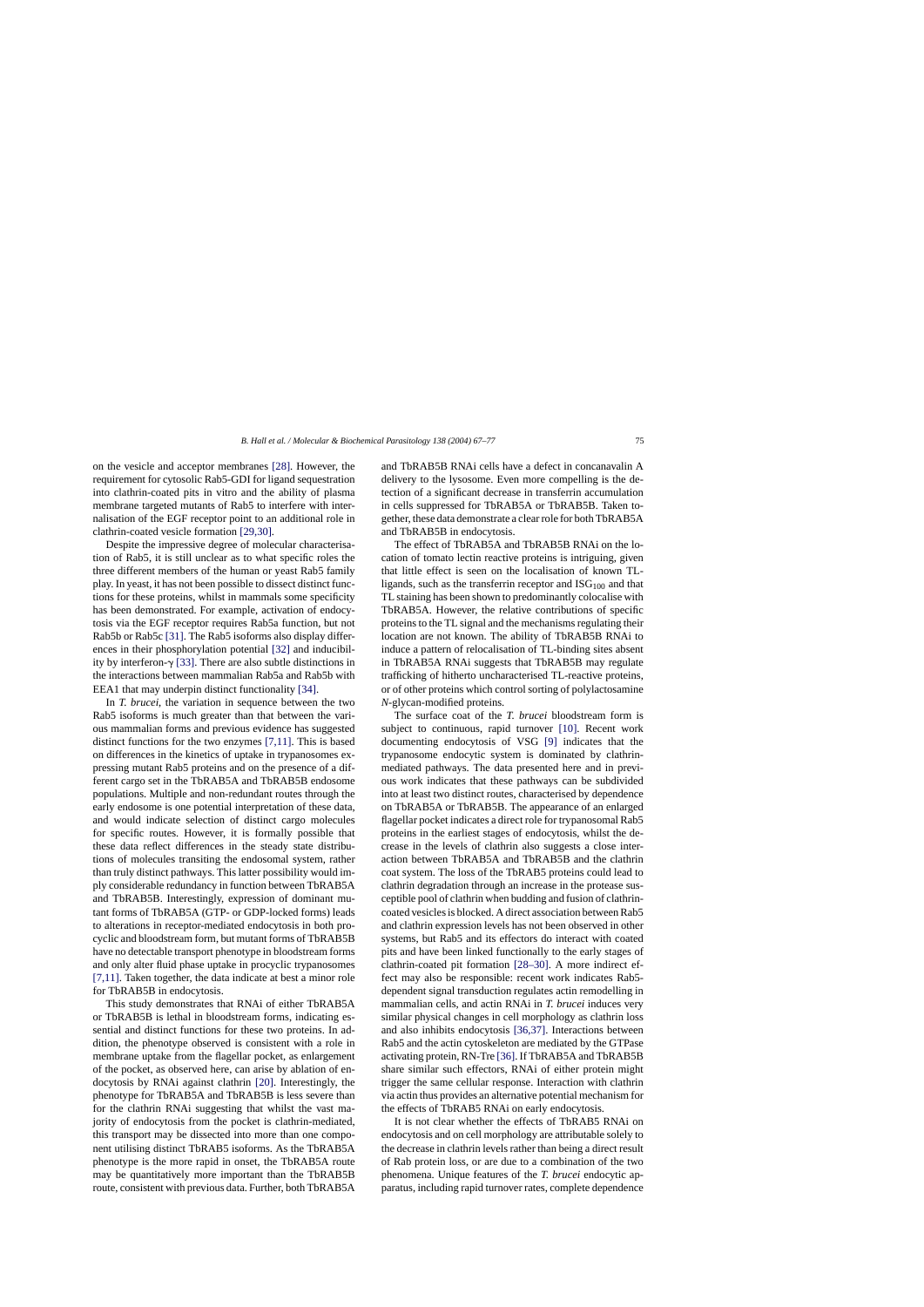<span id="page-9-0"></span>on clathrin-mediated uptake and lack of AP2-like complexes may combine to make the system particularly vulnerable to disruption via Rab5 knockout. Unfortunately, the requirement for both isoforms to maintain normal levels of clathrin limits further functional analysis of the two pathways using RNAi. However, the data show that the two TbRAB5 proteins are not redundant but are both essential to the maintenance of cellular homeostasis and survival. The extreme sensitivity of the trypanosome to factors interfering with internalisation and trafficking highlights the therapeutic potential of targeting drugs against components of the endocytic system.

## **Acknowledgements**

We thank George Cross for inducible bloodstream form cells, Phillippe Bastin for inducible procyclic form cells, Doug LaCount for the  $p2T7^{Ti}$  plasmid and Jay Bangs for antibodies to BiP and p67. This work was supported by a program grant from the Wellcome Trust (to MCF).

#### **References**

- [1] Coppens I, Levade T, Courtoy PJ. Host plasma low density lipoprotein particles as an essential source of lipids for the bloodstream forms of *Trypanosoma brucei*. J Biol Chem 1995;270:5736– 41.
- [2] Steverding D, Stierhof YD, Fuchs H, Tauber R, Overath P. Transferrin-binding protein complex is the receptor for transferrin uptake in *Trypanosoma brucei*. J Cell Biol 1995;131:1173–82.
- [3] Hager KM, Hajduk SL. Mechanism of resistance of African trypanosomes to cytotoxic human HDL. Nature 1997;385:823–6.
- [4] Vanhamme L, Paturiaux-Hanocq F, Poelvoorde P, et al. Apolipoprotein L-I is the trypanosome lytic factor of human serum. Nature 2003;422:83–7.
- [5] Gruszynski AE, DeMaster A, Hooper NM, Bangs JD. Surface coat remodeling during differentiation of *Trypanosoma brucei*. J Biol Chem 2003;278:24665–72.
- [6] O'Beirne C, Lowry CM, Voorheis HP. Both IgM and IgG anti-VSG antibodies initiate a cycle of aggregation–disaggregation of bloodstream forms of *Trypanosoma brucei* without damage to the parasite. Mol Biochem Parasitol 1998;91:165–93.
- [7] Pal A, Hall B, Jefferies T, Field MC. Biochem J. Rab5 and Rab11 mediate transferrin and anti-variant surface glycoprotein antibody recycling in *Trypanosoma brucei* 2003;51:374–443.
- [8] Morgan GW, Allen CL, Jeffries TR, Hollinshead M, Field MC. Developmental and morphological regulation of clathrin-mediated endocytosis in *Trypanosoma brucei*. J Cell Sci 2001;114:2605– 15.
- [9] Grunfelder CG, Engstler M, Weise F, et al. Endocytosis of a GPIanchored protein via clathrin-coated vesicles, sorting by default in endosomes and exocytosis via Rab11-positive carriers. Mol Biol Cell 2003;14:2029–49.
- [10] Engstler M, Thilo L, Weise F, et al. Kinetics of endocytosis and recycling of the GPI-anchored variant surface glyco-protein in *Trypanosoma brucei*. J Cell Sci 2004;117:1105–15.
- [11] Pal A, Hall BS, Nesbeth DN, Field HI, Field MC. Differential endocytic functions of *Trypanosoma brucei* Rab5 isoforms reveal a glycosylphosphatidylinositol-specific endosomal pathway. J Biol Chem 2002;277:9529–39.
- [12] Jeffries TR, Morgan GW, Field MC. A developmentally regulated rab11 homologue in *Trypanosoma brucei* is involved in recycling processes. J Cell Sci 2001;114:2617–26.
- [13] Field H, Farjah M, Pal A, Field Gull. Complexity of trypanosomatid endocytosis pathways revealed by Rab4 and Rab5 isoforms in *Trypanosoma brucei*. J Biol Chem 1998;273:32102–10.
- [14] Nolan DP, Jackson DG, Windle HJ, et al. Characterization of a novel, stage-specific, invariant surface protein in *Trypanosoma brucei* containing an internal, serine-rich, repetitive motif. J Biol Chem 1997;272:29212–21.
- [15] Wirtz E, Leal S, Ochatt C, Cross GA. A tightly regulated inducible expression system for conditional gene knock-outs and dominantnegative genetics in *Trypanosoma brucei*. Mol Biochem Parasitol 1999;99:89–101.
- [16] Redmond S, Vadivelu J, Field MC. RNAit: an automated web-based tool for the selection of RNAi targets in *Trypanosoma brucei*. Mol Biochem Parasitol 2003;128:115–8.
- [17] LaCount DJ, Bruse S, Hill KL, Donelson JE. Double-stranded RNA interference in *Trypanosoma brucei* using head-to-head promoters. Mol Biochem Parasitol 2000;111:67–76.
- [18] Bangs JD, Uyetake L, Brickman MJ, Balber AE, Boothroyd JC. Molecular cloning and cellular localization of a BiP homologue in *Trypanosoma brucei*. Divergent ER retention signals in a lower eukaryote. J Cell Sci 1993;105:1101–13.
- [19] Wiederkehr A, Avaro S, Prescianotto-Baschong C, Haguenauer-Tsapis R, Riezman H. The F-box protein Rcy1p is involved in endocytic membrane traffic and recycling out of an early endosome in *Saccharomyces cerevisiae*. J Cell Biol 2000;149:397–410.
- [20] Allen CL, Goulding D, Field MC. Clathrin-mediated endocytosis is essential in *Trypanosoma brucei*. EMBO J 2002;22:4991.
- [21] Singer-Kruger B, Stenmark H, Dusterhoft A, et al. Role of three rab5-like GTPases, Ypt51p, Ypt52p, and Ypt53p, in the endocytic and vacuolar protein sorting pathways of yeast. J Cell Biol 1994;25:283–98.
- [22] Brickman MJ, Cook JM, Balber AE. Low temperature reversibly inhibits transport from tubular endosomes to a perinuclear, acidic compartment in African trypanosomes. J Cell Sci 1995;108:3611– 21.
- [23] Kelley RJ, Brickman MJ, Balber AE. Processing and transport of a lysosomal membrane glycoprotein is developmentally regulated in African trypanosomes. Mol Biochem Parasitol 1995;74:167–78.
- [24] Nolan DP, Geuskens M, Pays E. N-linked glycans containing linear poly-*N* acetyllactosamine as sorting signals in endocytosis in *Trypanosoma brucei*. Curr Biol 1999;9:1169–72.
- [25] Duclos S, Corsini R, Desjardins M. Remodeling of endosomes during lysosome biogenesis involves 'kiss and run' fusion events regulated by rab5. J Cell Sci 2003;116:907–18.
- [26] Lippe R, Miaczynska M, Rybin V, Runge A, Zerial M. Functional synergy between Rab5 effector Rabaptin-5 and exchange factor Rabex-5 when physically associated in a complex. Mol Biol Cell 2001;12:2219–28.
- [27] Christoforidis S, Miaczynska M, Ashman K, et al. Phosphatidylinositol-3-OH kinases are Rab5 effectors. Nat Cell Biol 1999; 1:249–52.
- [28] Rubino M, Miaczynska M, Lippe R, Zerial M. Selective membrane recruitment of EEA1 suggests a role in directional transport of clathrin-coated vesicles to early endosomes. J Biol Chem 2000;275:3745–8.
- [29] McLauchlan H, Newell J, Morrice N, Osborne A, West M, Smythe E. A novel role for Rab5-GDI in ligand sequestration into clathrin coated pits. Curr Biol 1997;8:34–45.
- [30] Galperin E, Sorkin A. Visualization of Rab5 activity in living cells by FRET microscopy and influence of plasma-membrane targeted Rab5 on clathrin-dependent endocytosis. J Cell Sci 2003;116:4799–810.
- [31] Barbieri MA, Roberts RL, Gumusboga A, et al. Epidermal growth factor and membrane trafficking EGF receptor activation of endocytosis requires Rab5a. J Cell Biol 2000;151:539–50.